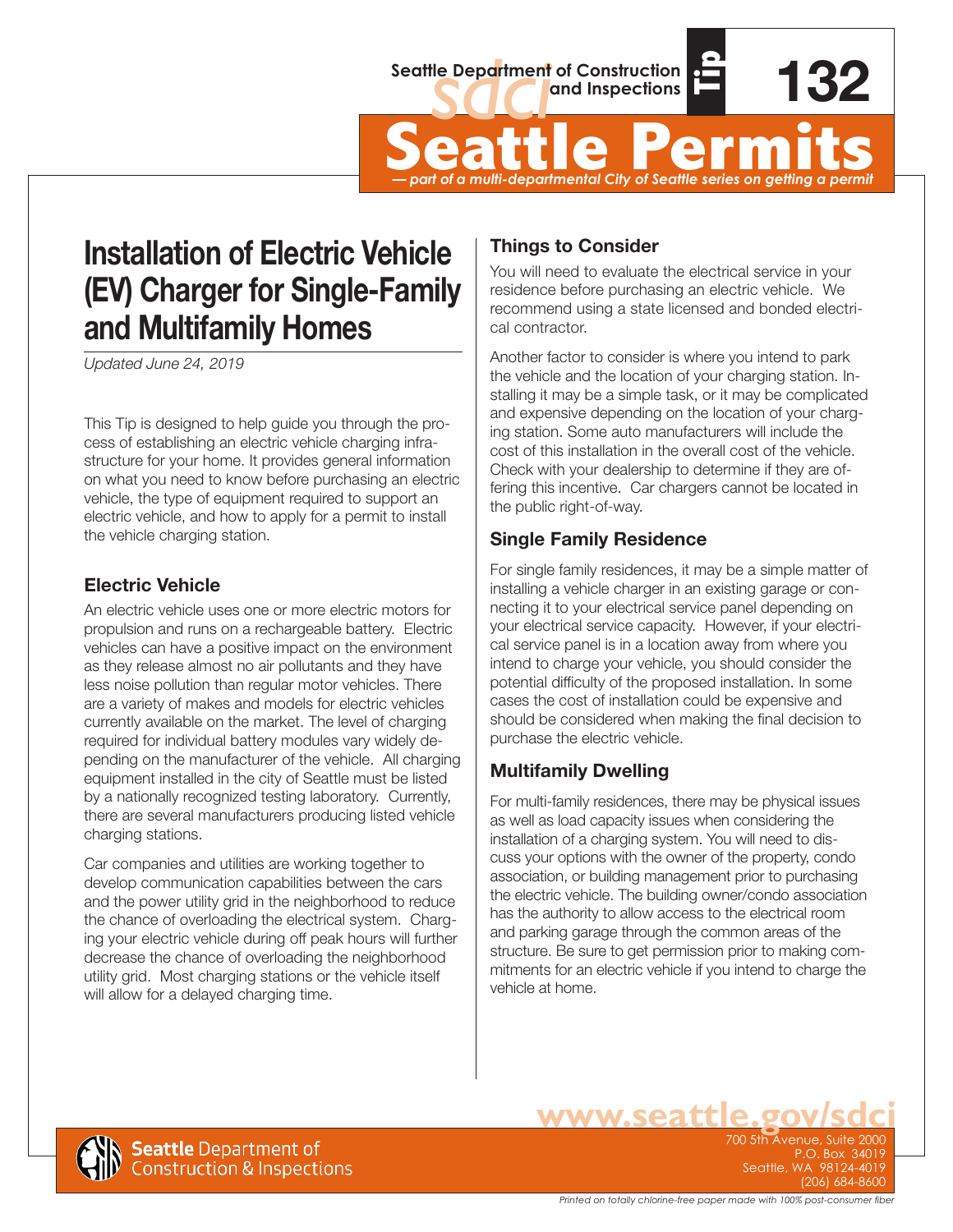Some of the challenges that you may need to address when installing vehicle charging stations in multi-family dwellings are:

- $\blacksquare$  Does the building service equipment have adequate capacity for the additional power requirements of electric vehicle charging?
- $\blacksquare$  How will the power to the vehicle charging station be supplied? Will the power need to be supplied by your service panel or will the power come from a panel controlled by building management/condo association?
- $\blacksquare$  Does the electrical service room have sufficient space for the additional electrical equipment that will be needed to supply power to the garage? Will some other space in the multi-family structure need to be secured for the vehicle charging equipment?
- $\blacksquare$  How will electrical raceways or cables be routed to the garage from the electrical service room or from the alternative location?
- Do you have designated parking spaces or will management/condo association need to dedicate parking spaces for vehicle charging?
- Will building management provide additional power?
- Will you need a subpanel that will provide electric power to an individual parking space and your residence?

#### **Permit Requirements**

In general, the person installing the electric vehicle charger needs to obtain the required permits. A homeowner of a single family residence may perform their own installation and obtain the permit. However, we recommend the work be done by a state licensed and bonded electrical contractor. You can apply for electrical permits using the Seattle Services Portal online at **[https://cosaccela.seattle.gov/](https://cosaccela.seattle.gov/Portal/) [Portal/](https://cosaccela.seattle.gov/Portal/)**. If you need assistance with your application, we can help you in our Applicant Services Center located at 700 5th Avenue, Suite 2000. For permit information and hours, contact SDCI at **[OTCpermits@seattle.gov](mailto:OTCpermits@seattle.gov)**.

#### **Electrical Permit**

Electrical permits are required for all electric vehicle charger installations. There are three (3) levels of chargers associated with electric vehicles:

 $\blacksquare$  Level I Charge – trickle charge overnight (120 volt outlet)

- $\blacksquare$  Level II Charge 4-6 hours to charge (240 volts, 40 amps continuous load)
- $\blacksquare$  Level III Charge (fast charger) capable of providing a full charge in less than 30 minutes (208 volts at 200 amps or 480 volts at 89 amps)

Electrical permits for a Level II Charger (40 amp) single-family residence require no plan review and may be obtained online at **<https://cosaccela.seattle.gov/Portal/>**.

Level II and III chargers may require plan review if being fed by services or feeders rated 400 amps or more. Visit this website for plan review requirements: **[www.seattle.gov/sdci/per](http://www.seattle.gov/sdci/permits/permits-we-issue-(a-z)/electrical-permit)[mits/permits-we-issue-\(a-z\)/electrical-permit](http://www.seattle.gov/sdci/permits/permits-we-issue-(a-z)/electrical-permit)**.

Permit fees will vary depending on the size and complexity of the system. Technical questions may be directed to our Electrical Technical Support line at (206) 684-5383. The flowcharts on page four of this Tip will assist you with the permitting process.

#### **Seattle City Light**

You will need to contact Seattle City Light (SCL) if your electrician determines that your electric service is not adequate. You must contact SCL before starting your project.

You will be required to complete an electrical service application package and submit it to SCL for approval prior to commencing any work.

After reviewing your request, SCL will provide you with information such as cost for the service connection, location of the service point and the work required to connect to the SCL system.

The following basic steps are required for upgrading or installing a new service:

- 1. Contact an electric service representative (ESR) for your location. North of Denney Way (206) 615-0600; South of Denny Way (206) 386-4200.
- 2. Complete and submit your electrical service application package.
- 3. Purchase a permit from SDCI.
- 4. Install a new electrical service.
- 5. Schedule an inspection with a SDCI electrical inspector.
- 6. Notify your ESR once installation is complete and has been approved by an SDCI electrical inspector. Make sure all SCL connection fees are paid.